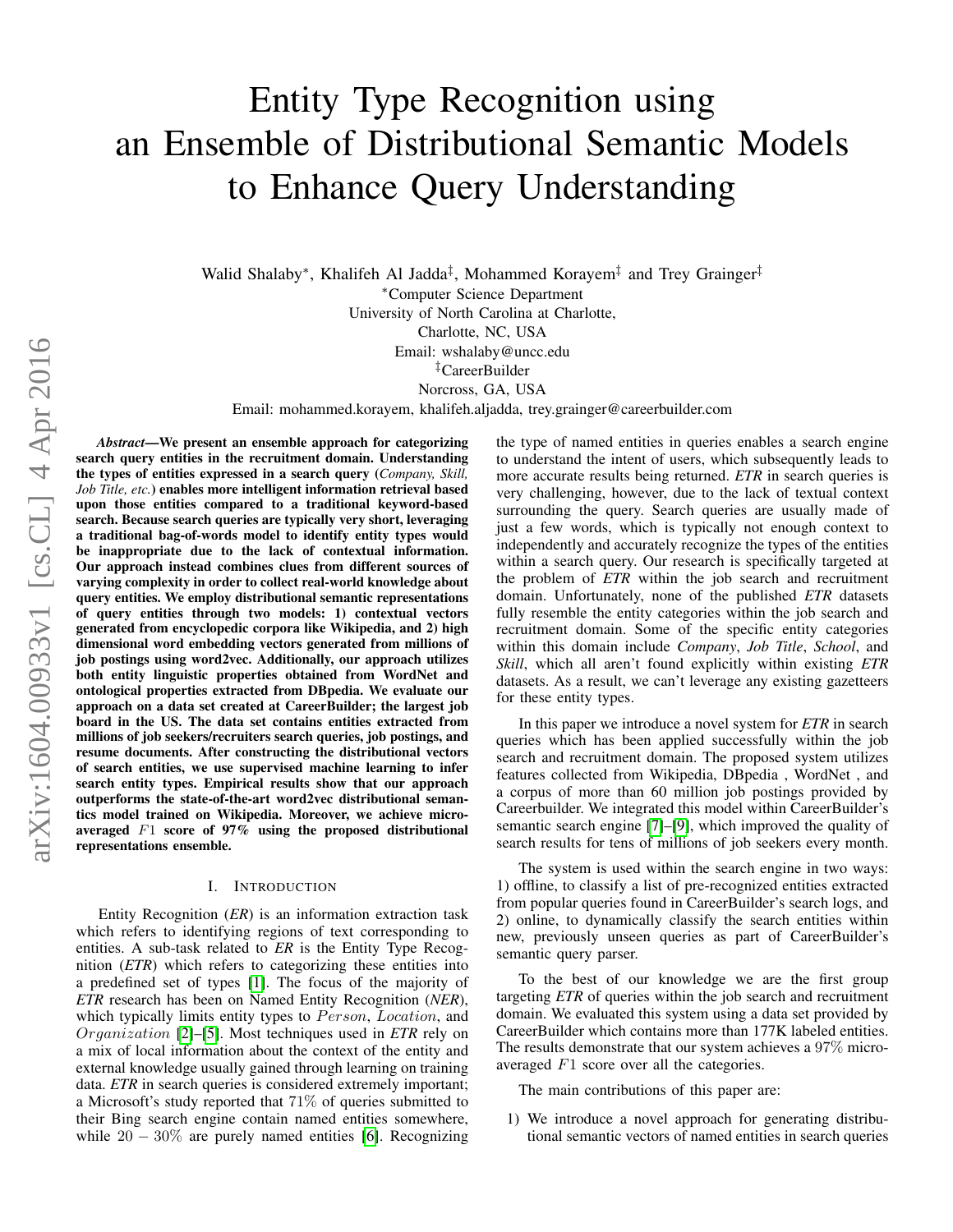using Wikipedia as an intermediate corpus.

- 2) Our approach is simple and efficient. It outperforms stateof-the-art techniques for distributional representations like word2vec.
- 3) We evaluate our method on the largest labeled entity type data set within the recruitment domain achieving a 97% micro-averaged F1 score.
- 4) We demonstrate increases in overall system accuracy through an ensemble of features leveraging distributional semantic representations, entity ontologies, and entity linguistic properties.

# II. RELATED WORK

Both *ETR* and *NER* have experienced a surge in the research community in recent years [\[10\]](#page-6-6)–[\[16\]](#page-6-7). David et al. [\[2\]](#page-6-1) and Mansouri et al. [\[17\]](#page-6-8) presented comprehensive reviews about different approaches for *NER* including several representations that leverage dictionaries, corpora, and various classification methods.

Guo et al. [\[18\]](#page-6-9) presented a formulation for both *NER* and *ETR* in search queries using a probabilistic approach and Latent Dirichlet Allocation (*LDA*). They represented query terms as words in documents and modeled the entity type classes as topics. They proposed using a weakly supervised learning algorithm to learn the topics, while impressive, their approach was limited to recognizing only one entity per query. Our approach, instead, can accurately identify multiple entities per search query and recognize their types.

Other approaches which utilize knowledge bases to link named entities in text with corresponding entities in the knowledge bases were presented in [\[1\]](#page-6-0), [\[19\]](#page-6-10)–[\[22\]](#page-6-11). Wikipedia has been used extensively as a knowledge base for *ETR*. Many researchers have utilized Wikipedia-based features such as wikilinks, article titles and categories, and graph representations of the inner links between Wikipedia pages.

Han et al. [\[1\]](#page-6-0) proposed a methodology which relies on having a Wikipedia page whose title is similar to the given entity. After looking up that page, if any, they extracted the category of that entity from the first line in that page. In our case, we couldn't find a Wikipedia page for most of the popular queries we have, for example, *java developer* has no corresponding page in Wikipedia. Our methodology can handle such cases by looking in Wikipedia content not titles for the occurrences of that entity and using the context as a representation in order to recognize the entity type.

Richman and Schone proposed a novel system for multilingual *NER* [\[23\]](#page-6-12) . They utilize wikilinks to identify words and phrases that might be entities within text. Once they recognize the entities, they use category links or interlinks to map those entities with English phrases or categories.

Using Wikipedia concepts as a representation space for query's intent was introduced in [\[24\]](#page-7-0). In this paper each intent domain is represented as a set of Wikipedia articles and categories, then each query intent is predicted by mapping the query into the Wikipedia representation space.

The system introduced in [\[25\]](#page-7-1) transforms links to Wikipedia articles into named entity annotations by classifying the target articles into the classic named entity types *Person*, *Location*, and *Organization*.

Utilizing Wikipedia infobox for *ETR* was presented in [\[26\]](#page-7-2). The proposed model classifies entities by matching entity attributes extracted from the relevant article infobox with core entity attributes built from Wikipedia infobox templates.

The system introduced in [\[27\]](#page-7-3) converted Wikipedia into a structured knowledge base (*KB*). In this work, the authors converted Wikipedia graph structure into a taxonomy. This was done by finding a single main lineage, called the primary lineage, for each concept. This *KB* is used later to extract, link, and classify entities mentioned in a Twitter stream.

We consider [\[28\]](#page-7-4) as the most related work to ours. In this work, the authors proposed a system that utilizes Wikipedia as an intermediate corpus to categorize search queries. The system works through two phases; in the first phase, a query is mapped to its relevant Wikipedia pages by searching an index of Wikipedia articles. In the second phase, concepts representing retrieved Wikipedia pages are mapped into categories. Though we also utilize a Wikipedia search index to retrieve articles related to query entities, our approach utilizes totally different features and entity representation to infer entity type.

# III. METHODOLOGY

In this section we detail our methodology for recognizing search query entity types. Our approach employs two distributional semantic representations of search entities. Moreover, we utilize ontological properties as well as linguistic properties of search entities to improve overall system performance. The ultimate goal of our system is to categorize a given search entity into one of four categories: *Company*, *Job Title*, *Skill*, and *School*. We do plan to expand these categories in the future, but these four represent the most important to initially target.

# *A. System Overview*

Prior to performing *ETR*, it is of course necessary that we first perform *ER* on incoming search queries so that we know the entities for which we are trying to identify an entity type. Our methodology for recognizing known entities and performing Entity Extraction from queries was previously described in [\[29\]](#page-7-5). In essence, we perform data mining on historical search query logs, perform collaborative filtering to determine which queries are used commonly together across many users, and build a semantic knowledge base containing the entities and related entities found from within the mined search logs.

Based upon this semantic knowledge base, we are able to perform entity extraction on future queries for known entities, but we are missing two important components:

- 1) Identification of entities not found in our semantic knowledge base.
- 2) Knowledge of the entity type of each identified entity.

To solve the first problem, we implemented a language model of unigrams, bigrams, and trigrams across a corpus of millions of job posting documents. Leveraging Bayes algorithm, we are able to dynamically calculate probabilities as to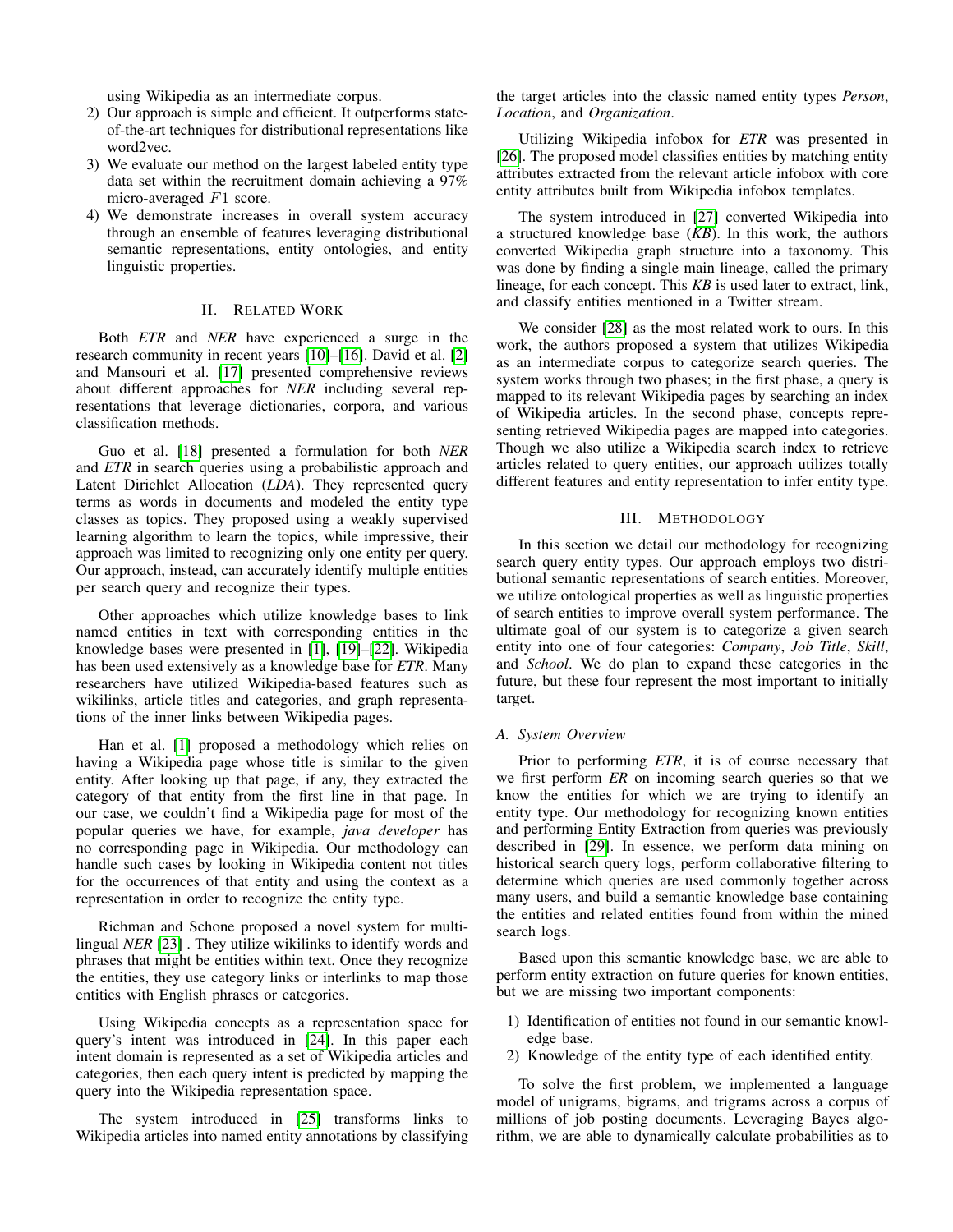

<span id="page-2-0"></span>Fig. 1. User's query is passed to the query parser and phrase identifier, which perform Entity Resolution leveraging a semantic-knowledge-based and a language-model-based probabilistic parsing. The entities are then enriched using an ensemble of representation models based upon external knowledge base (Wikipedia), a domain-specific corpus (job postings), ontological features (DBpedia), and Linguistics features (WordNet).

whether any combination of keywords entered into a search query constitute a single phrase or multiple phrases. Based upon the combination of our semantic knowledge base, our Bayes-based phrase identifier, and our query parser, we are able to successfully identify the correct query parsing including the constituent named entities with accuracy of greater than 92%.

The last stage needed to truly interpret the user's query correctly is *ETR*. If a user searches for *google software engineer java*, it is critical to understand that the user is looking for a job at *Google (Company)* as a *software engineer (Job Title)* programming in *Java (Skill)*. Without this knowledge of entity types, we will not be able to fully represent the information need of our users within the search system. The following sections will describe our methodology for performing *ETR* on our identified entities.

#### *B. Entity Type Recognition Process*

The proposed system combines features from different sources in order to make accurate entity type predictions for a given search entity. This ensemble of features represents our domain-specific knowledge as well as real-world knowledge about the search entity. We call these features clues. Figure [1](#page-2-0) shows the system design for how a user's query is parsed, as well as how the system leverages these feature clues to accurately perform *ETR*.

The first clue models real-world contextual information about the query entity by searching for that entity inside Wikipedia using a customized search index. The second clue models domain-specific knowledge by building synonym vectors of search entities using the word2vec model [\[30\]](#page-7-6). These vectors are generated using millions of job postings from CareerBuilder.

Two other clues, leveraging DBpedia and WordNet, are collected to increase the accuracy and coverage over the *Company* and *Job Title* categories specifically. After collecting all the clues for every known query entity, we combine these features and use them to train an entity classifier over labeled entity samples. The classifier can then be used to categorize new search entities, thus improving our understanding of the query intent for future searches.

#### *C. Constructing Contextual Vectors*

The purpose of this phase is to enrich the contextless search entities with contextual information. In order to do so we map each entity into a distributional semantic vector representation. The vector dimensions represent entity contexts in an intermediate corpus. We use Wikipedia as the source for these contextual vectors for all of the search entities which are represented.

As query entities need to be categorized in an online fashion, context vectors are required to be constructed as efficiently as possible. Therefore, we build an inverted index of all Wikipedia articles as a preprocessing step. We build the index using Apache Lucene<sup>[1](#page-2-1)</sup>, an open-source indexing and search engine. For each article we index the title, content, length, and categories. We exclude all *disambiguation*, *list of*, and *redirect* pages.

As shown in Equation 1, given an entity  $e_j$  we construct its context vector  $X_{e_j}$  by first searching for that entity in the search index. Then, from the top  $n$  search hits, we retrieve all content words  $W_i$  that occur in the same context of  $e_j$  within a specific window size in each search hit  $i$ . We also retrieve category words  $C_i$  of search hits and add them to  $X_{e_j}$ .

 $X_{e_j} = \langle w_1, w_2, ..., c_1, c_2, ... \rangle : w \in W_i, c \in C_i, i = [1..n]$  (1)

<span id="page-2-1"></span><sup>1</sup>https://lucene.apache.org/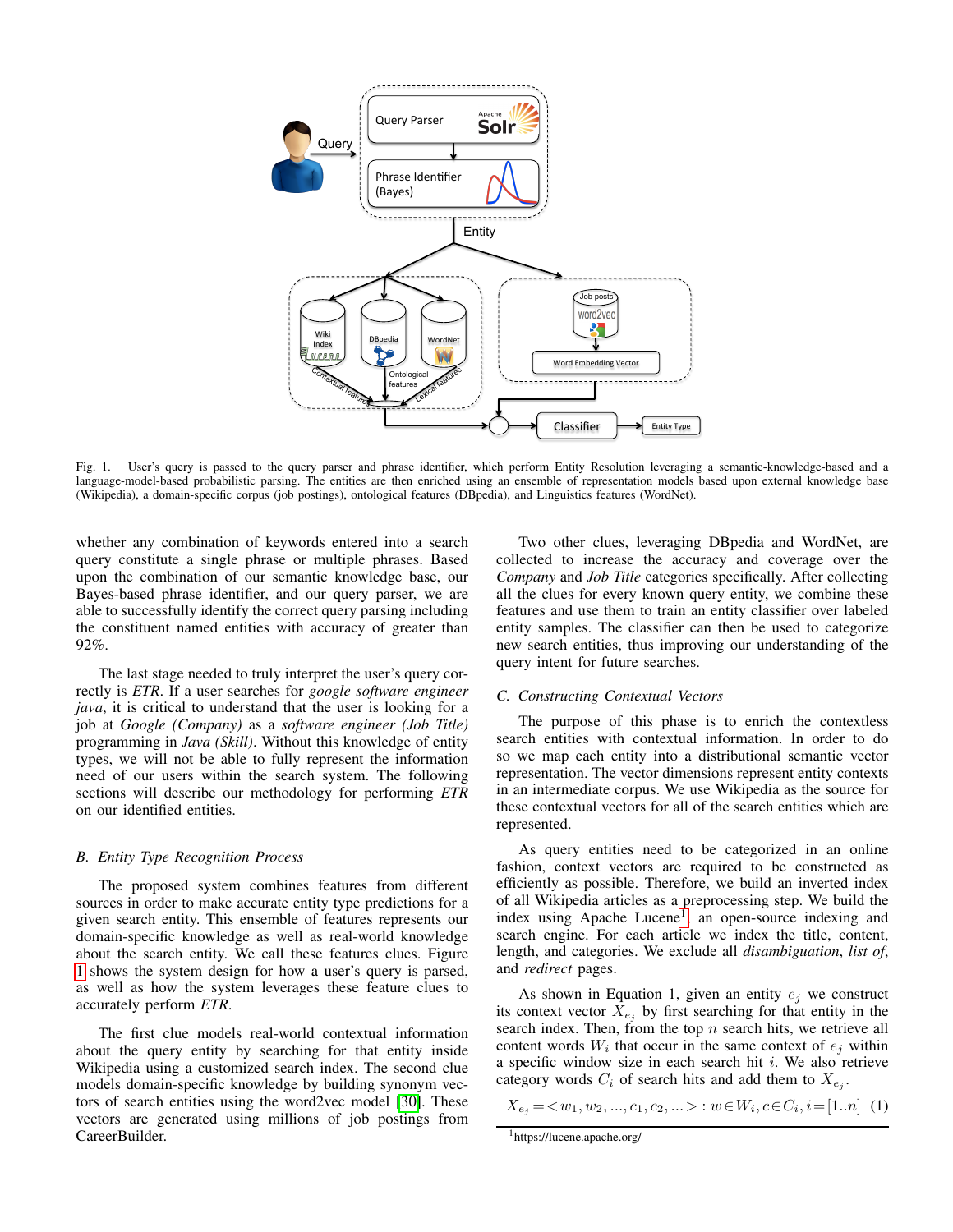These context vectors represent available real-world knowledge about the given entity. Table I shows example search entities along with their context vectors. We can notice that contextual words are very representative for the given entity. Moreover, words from search hits categories augment context words and thus enrich the contextual representation of each entity.

# *D. Constructing Synonymy Vectors*

The purpose of this phase is to enrich the search entities with domain-specific knowledge. CareerBuilder has millions of job openings that are posted or modified on daily basis. These postings contain many representative features relevant to the recruitment domain. For example, a typical job posting might contain a job title, job description, required skills, salary information, company information, required experience and education, location...etc.

In order to utilize this information, we use the job postings as an intermediate corpus to train a word2vec model. For a given search entity  $e_i$ , we generate its synonyms vector  $S_{e_i}$ from words that have closest distributional representations in the trained word2vec model.

Distributional semantic vectors generated in this phase represent domain-specific knowledge about a given entity. Table II shows the same search entities as in Table I along with corresponding synonymy vectors. We can notice that the *Company* and *School* entity vectors are somewhat poor and unrepresentative. This is because many job postings are missing company information or sometimes company name is only provided without any context. The same problem arises for school information. On the other hand, synonymy vectors of *Job Title* and *Skill* entities are very rich and representative. This observation motivated us to combine features for search entities from both contextual and synonymy vectors in a combined vector space.

# *E. Entity Ontological Features*

Another representative feature is extracted from DBpedia by linking search hits (representing Wikipedia concepts) to their corresponding entries in the DBpedia ontology. We use the *type* property to determine whether the retrieved concept type is one of our targeted categories, specifically *Company*.

After searching for a given entity  $e_j$  in the Wikipedia index, we retrieve the top  $n$  search hits (concepts). Then, we check whether the title of any of these concepts is the same as  $e_i$ . If any, we check whether the type of this concept in DBpedia ontology is *Company* and subsequently add a new binary feature indicating that finding.

Given that companies are already found explicitly in DBPedia, why don't we just use the DBpedia *type* feature exclusively for categorizing into the *Company* entity type? There are five reasons we instead choose to combine multiple feature types:

1) DBpedia ontology suffers from low coverage where many companies in Wikipedia don't have a type of *Company* in DBpedia (e.g., Boonton Iron Works<sup>[2](#page-3-0)</sup>, SalesforceIQ<sup>[3](#page-3-1)</sup>).

- 2) DBpedia provides categories for the canonical form of company name only. If an entity is searched for using a surface form, the DBpedia lookup will fail. In contrast, Wikipedia will generally contain surface forms in the same context as the canonical form (e.g., International Turnkey Systems Group vs. ITS Group<sup>[4](#page-3-2)</sup>)
- 3) As DBpedia covers only Wikipedia concepts, it fails to catch companies that do not have a Wikipedia page. Alternatively, these companies will be correctly categorized using their contextual vectors if mentioned in a representative context within Wikipedia (e.g., Nutonian).
- 4) Some companies have a type of *Organization* instead of *Company* in DBpedia. Unfortunately, entities belonging to one of our other entity types (*School*) can also be categorized as *Organization* in DBpedia (e.g., Athens College). This means that we cannot reliably categorize concepts with the type of *Organization* as *Company*.
- 5) Finally, there is a time lag between DBpedia and Wikipedia. So, DBpedia does not contain the most recent snapshot of Wikipedia concepts in its ontology.

# *F. Entity Linguistic Features*

We utilize the lexical properties of search entities to determine whether they belong to one of the target categories, specifically *Job Title*. The motivation behind this approach is the fact that almost all *Job Title* entities contain an agent noun (e.g., director, developer, nurse, manager...etc). To determine whether an entity might represent a *Job Title*, we search its words inside the WordNet dictionary where all agent nouns are stored at the <noun.person> lexical file. Upon finding any, we add a new binary feature indicating that finding.

While it might be tempting to rely exclusively on the agent noun feature from the WordNet lexicon for categorizing *Job Title* entities, two challenges prevent this:

- 1) CareerBuilder operates job boards in many countries and in many different languages. Therefore, we're biased toward using language independent models where possible. Depending solely on the WordNet lexicon for categorizing *Job Title* entities would pose limitations on the *ETR* system for non-English job boards.
- 2) Not all *Job Title* entities have an agent noun (e.g., staff, faculty).

# *G. Building the Prediction Model*

To build the *ETR* model, we use supervised machine learning on a very large labeled set of search entities obtained from CareerBuilder's search logs. For each discovered search entity  $e_i$ , we generate:

- 1) A Contextual vector  $(X_{e_j})$  using the Wikipedia index.
- 2) A Synonyms vector  $(S_{e_j})$  using the word2vec model.
- 3) An Ontological type  $(ont_{e_j})$  if the entity refers to a DBpedia concept. This is a binary feature which is true if DBpedia type is company.
- 4) A Lexical type  $(lex_{e_j})$ . This is a binary feature which is true if one of the entity terms has a *<noun.person>* type in WordNet, i.e., it is an agent noun.

<span id="page-3-0"></span><sup>2</sup>[https://en.wikipedia.org/wiki/Boonton\\_Iron\\_Works](https://en.wikipedia.org/wiki/Boonton_Iron_Works)

<span id="page-3-1"></span><sup>3</sup><https://en.wikipedia.org/wiki/SalesforceIQ>

<span id="page-3-2"></span><sup>4</sup>[https://en.wikipedia.org/wiki/International\\_Turnkey\\_Systems\\_Group](https://en.wikipedia.org/wiki/International_Turnkey_Systems_Group)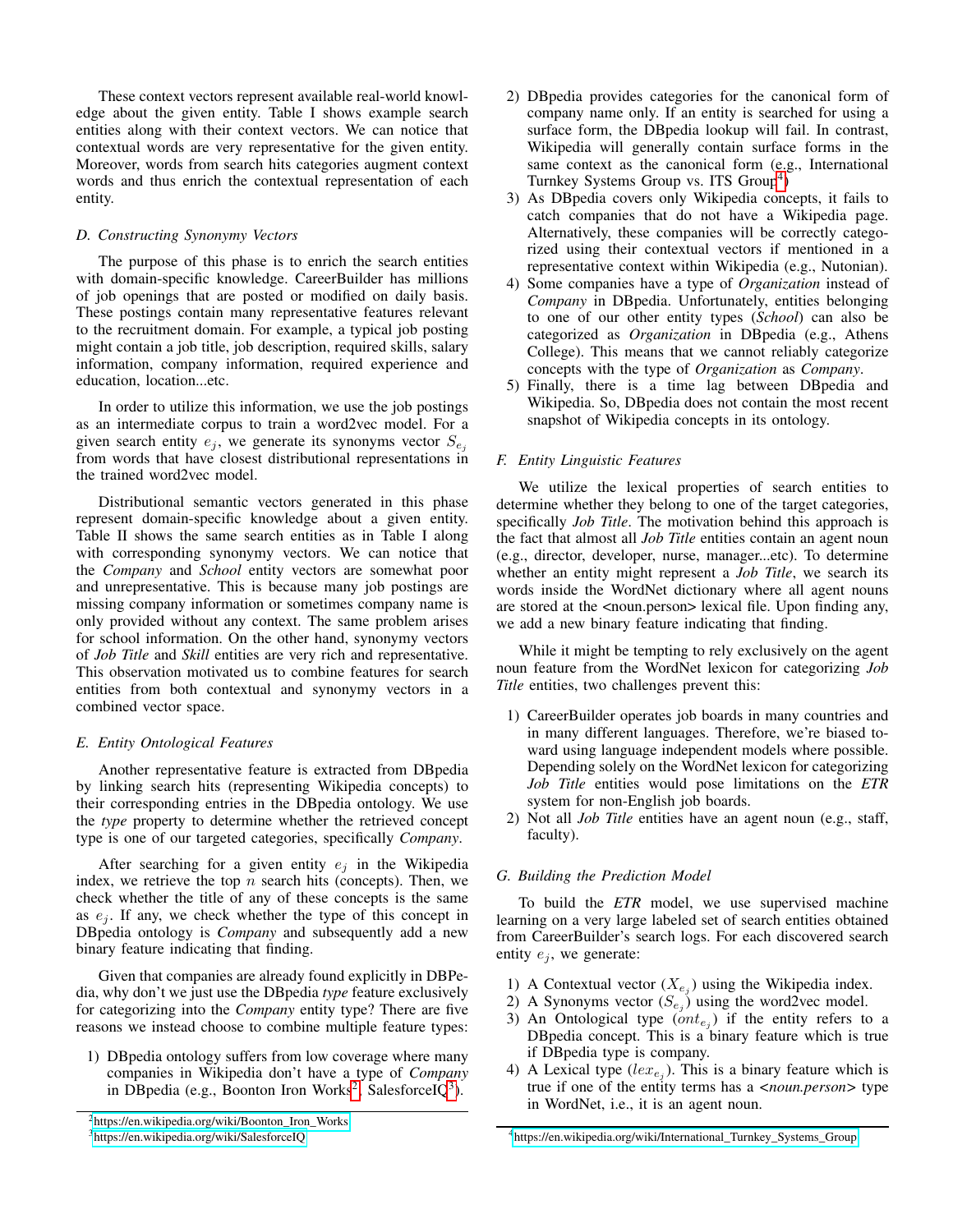#### TABLE I. SAMPLE CONTEXTUAL VECTORS

| Company                                                                                                                           |                                                                                                                       |  |  |  |  |  |  |  |  |
|-----------------------------------------------------------------------------------------------------------------------------------|-----------------------------------------------------------------------------------------------------------------------|--|--|--|--|--|--|--|--|
| <market, acquired,="" ceo="" companies,="" employment,="" establishments,="" operate,="" website,=""><br/>CareerBuilder</market,> |                                                                                                                       |  |  |  |  |  |  |  |  |
|                                                                                                                                   | <b>Job Title</b>                                                                                                      |  |  |  |  |  |  |  |  |
| Nurse Assistant                                                                                                                   | < journalist, worker, secretary, members, politicians, living, people, youth, office>                                 |  |  |  |  |  |  |  |  |
|                                                                                                                                   | Skill                                                                                                                 |  |  |  |  |  |  |  |  |
| Adobe Photoshop                                                                                                                   | <editor, application,="" developed,="" file,="" graphics,="" image,="" program="" software,="" version,=""></editor,> |  |  |  |  |  |  |  |  |
| <b>School</b>                                                                                                                     |                                                                                                                       |  |  |  |  |  |  |  |  |
| <b>UNC</b> Charlotte                                                                                                              | <university, carolina,="" college,="" north,="" organization,="" professor,="" school="" student,=""></university,>   |  |  |  |  |  |  |  |  |

TABLE II. SAMPLE SYNONYMY VECTORS

| Company                                                             |                                                                                                               |  |  |  |  |  |  |  |
|---------------------------------------------------------------------|---------------------------------------------------------------------------------------------------------------|--|--|--|--|--|--|--|
| <us, digital="" recruiter,="" software,=""><br/>CareerBuilder</us,> |                                                                                                               |  |  |  |  |  |  |  |
|                                                                     | <b>Job Title</b>                                                                                              |  |  |  |  |  |  |  |
| Nurse Assistant                                                     | <licensed, coordinator,="" lpn,="" lvn,="" midwife="" nurse,="" office,="" registered,="" rn,=""></licensed,> |  |  |  |  |  |  |  |
| Skill                                                               |                                                                                                               |  |  |  |  |  |  |  |
| Adobe Photoshop                                                     | <dreamweaver, acrobat,="" flash,="" illustrator,="" macromedia,="" pagemaker=""></dreamweaver,>               |  |  |  |  |  |  |  |
| <b>School</b>                                                       |                                                                                                               |  |  |  |  |  |  |  |
| <b>UNC</b> Charlotte                                                | <raleigh, concord,="" durham="" durham,="" hospital,="" morrisville,=""></raleigh,>                           |  |  |  |  |  |  |  |

TABLE III. DISTRIBUTION OF ENTITIES OVER CATEGORIES

| Category     | <b>Number of instances</b> |
|--------------|----------------------------|
| Company      | 42.934                     |
| Job Title    | 3.608                      |
| School       | 106,153                    |
| <b>Skill</b> | 25,093                     |

To combine all those features, we follow a simple yet effective approach. First we utilize the vector space model to generate an entity-word matrix using the distributional semantic vectors  $(X_{e_j}, S_{e_j})$ . The generated distributional vectors represent semantically-related words to the identified query entities, so it is straightforward to then map each entity as a document of words contained in the entity's contextual and synonymy vectors. Rows in the entity-word matrix represent entities and columns represent corresponding related words. Secondly, we transform this matrix using term frequencyinverse document frequency (tf-idf) weights. Thirdly, we append  $\text{ont}_{e_j}$  and  $\text{lex}_{e_j}$  as two additional binary columns to the tf-idf entity-word matrix. Finally, we train an entity type classifier on the produced matrix to generate the *ETR* model.

# IV. EXPERIMENTS AND RESULTS

In this section we present our empirical results. We start by describing the data set used in experiments and then detail different models developed for *ETR* along with their results.

## *A. Data set*

We build our *ETR* models using the largest labeled entity data set owned by CareerBuilder. The data set contains more than 177K labeled entities distributed over four categories as shown in Table III. These entities were obtained from CareerBuilder's search logs, job postings, and resume postings, and were manually reviewed by annotators working at CareerBuilder.

### *B. Experimental Setup*

We conducted several experiments in order to evaluate the performance of the *ETR* system with different models. We started by evaluating models built from a single feature source i.e., contextual vectors or word synonymy vectors. Then we

evaluated a model built using an ensemble of both of these distributional vectors. Finally, we evaluated a model which combines both distributional vectors plus the entity's ontological and lexical features (i.e.,  $ont_{e_j}$  and  $lex_{e_j}$  respectively).

To assess the effectiveness of our approach, we built two baseline models. The first one is the bag-of-words (bow) model which depends solely on words that appear in search entities as features without any contextual enrichment. The second model  $(wiki_w)$  is a distributional semantic model built by training word2vec on Wikipedia. After word2vec produces word distributional vectors, word synonymy vectors of search entities are generated as described in Section III.D. We then generate a tf-idf entity-word matrix from these vectors as described in Section III.G.

We built the Wikipedia search index using the English Wikipedia dump of March 201[5](#page-4-0)<sup>5</sup>. The total uncompressed XML dump size was about 52GB representing about 7 million articles. We extracted the articles using a modified version of the Wikipedia Extractor<sup>[6](#page-4-1)</sup>. Our version<sup>[7](#page-4-2)</sup> extracts articles as plain text, discarding images and tables. We discarded the *References* and *External Links* sections (if any). We pruned all articles which are not under the main namespace, and excluded all *disambiguation*, *list of*, and *redirect* pages as well. Eventually, our index contained about 4 million documents.

While searching the Wikipedia index, we search both content and title fields. For efficiency, we limit retrieved results to the top 3 hits which have a minimum length of 100 bytes.

To build the word embedding vectors, we trained word2vec on more than 60 million job postings from CareerBuilder. We used Apache Spark's scalable machine learning library (MLlib<sup>[8](#page-4-3)</sup>) which has an implementation of word2vec in Scala<sup>[9](#page-4-4)</sup>. We configured the parameters of the word2vec model as follows: minimum word count = 50, number of iterations  $(epoch)=1$ , vector size = 300, and number of partitions = 5000. The model took about 32 hours to fit on one of CareerBuilder's Hadoop clusters with 69 data nodes, each having a 2.6 GHz

<span id="page-4-0"></span><sup>5</sup><https://dumps.wikimedia.org/enwiki/20150304/>

<span id="page-4-1"></span><sup>6</sup>http://medialab.di.unipi.it/wiki/Wikipedia\_Extractor

<span id="page-4-2"></span><sup>7</sup>https://github.com/walid-shalaby/wikiextractor

<span id="page-4-3"></span><sup>8</sup>https://spark.apache.org/mllib/

<span id="page-4-4"></span><sup>9</sup>http://www.scala-lang.org/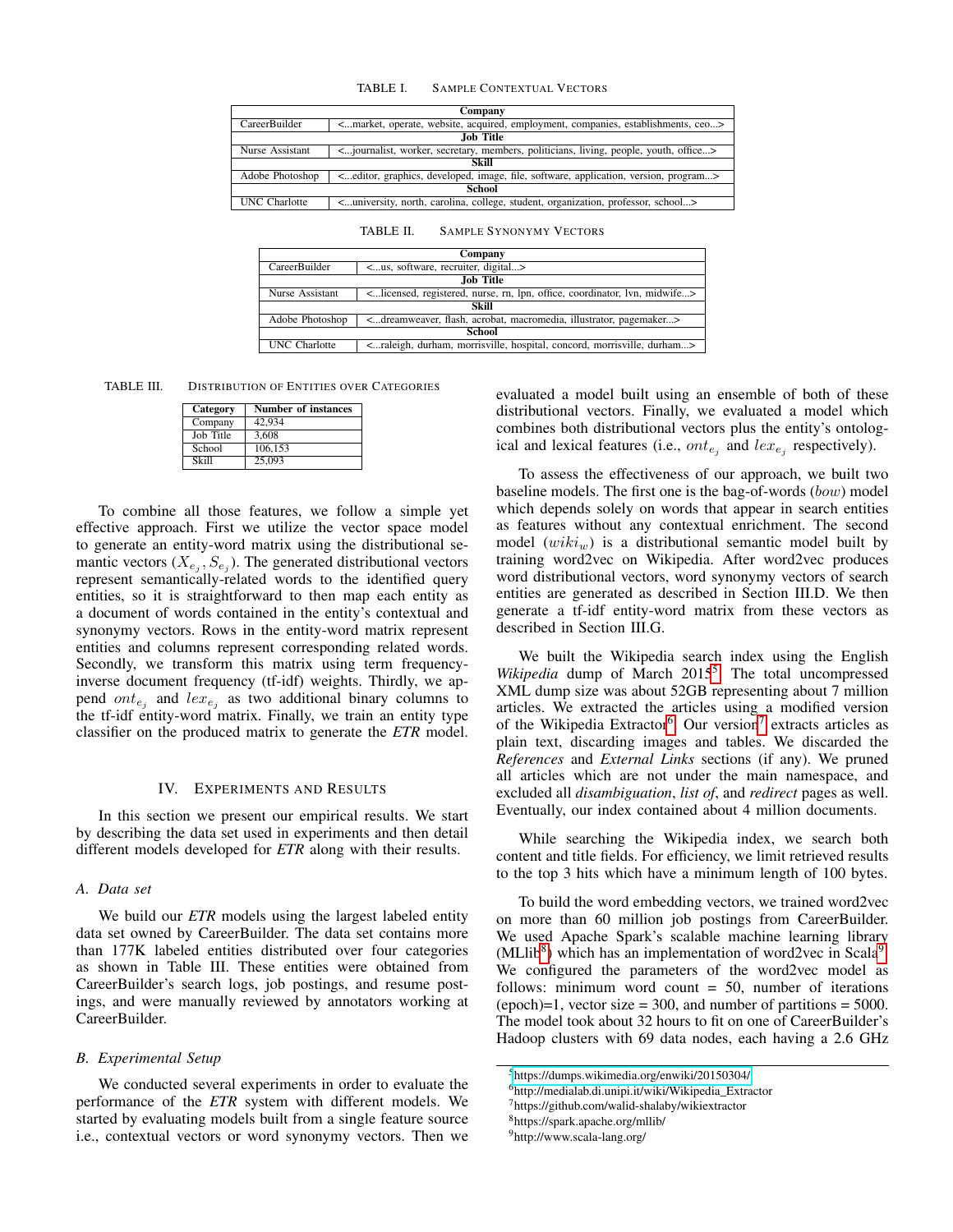TABLE IV. PERFORMANCE OF CONTEXTUAL VECTORS *ETR* MODEL ( $wikiz$ ) ON LABELED ENTITIES COMPARED TO BASELINE MODELS USING 10-FOLD CROSS-VALIDATION. (bow) IS THE BAG-OF-WORDS MODEL,  $(wiki_w)$  IS WORD2VEC TRAINED ON WIKIPEDIA.

| <b>Category</b> | Company |       |       | Job Title |       |       |       | School |                 | Skill |                        |       |
|-----------------|---------|-------|-------|-----------|-------|-------|-------|--------|-----------------|-------|------------------------|-------|
| Metric          |         |       |       |           |       |       |       |        |                 |       |                        |       |
| bow             | 91.46   | 79.72 | 85.19 | 84.92     | 90.08 | 87.42 | 99.07 | 94.23  | 96.59           | 66.07 | Q <sub>1</sub><br>1.04 | 76.57 |
| $wiki_w$        | 88.92   | 92.23 | 90.54 | 85.85     | 93.82 | 89.66 | 98.92 | 96.42  | $\Omega$<br>.66 | 87.36 | 88.15                  | 87.75 |
| $wiki_x$        | 95.41   | 96.55 | 95.98 | 86.27     | 88.30 | 87.28 | 98.93 | 98.1.  | 98.52           | 91.99 | 92.42                  | 92.21 |

TABLE V. PERFORMANCE OF DIFFERENT *ETR* MODELS ON THE LABELED ENTITY DATA SET USING ENSEMBLE OF FEATURES

| Category                        | Company |       |             | Job Title |       |             | School |       |       | Skill |       |                |
|---------------------------------|---------|-------|-------------|-----------|-------|-------------|--------|-------|-------|-------|-------|----------------|
| Metric                          |         |       | $F^{\cdot}$ |           |       | $F^{\cdot}$ |        |       |       |       |       | F <sub>1</sub> |
| $wiki_r$                        | 95.41   | 96.55 | 95.98       | 86.27     | 88.30 | 87.28       | 98.93  | 98.11 | 98.52 | 91.99 | 92.42 | 92.21          |
| $wiki_x, job_w$                 | 95.64   | 96.73 | 96.18       | 88.32     | 91.99 | 90.12       | 99.16  | 98.20 | 98.68 | 92.45 | 93.17 | 92.81          |
| $wiki_x, job_w, ont$            | 96.38   | 96.72 | 96.55       | 87.94     | 92.13 | 89.98       | 99.14  | 98.25 | 98.69 | 92.33 | 93.95 | 93.13          |
| $\overline{wiki_x}, job_w, lex$ | 95.67   | 96.68 | 96.17       | 88.34     | 92.82 | 90.53       | 99.16  | 98.21 | 98.68 | 92.49 | 93.14 | 92.81          |
| $wiki_x, job_w, lex, ont$       | 96.41   | 96.72 | 96.56       | 88.35     | 92.91 | 90.57       | 99.15  | 98.23 | 98.69 | 92.31 | 93.99 | 93.14          |

AMD Opteron Processor with 12 to 32 cores and 32GB to 128GB RAM.

Finally, we evaluate all the *ETR* models using a Support Vector Machine (SVM) classifier with a linear kernel, leveraging the scikit-learn machine learning library [\[31\]](#page-7-7). Because entity instance frequencies over categories is a bit skewed and to avoid overfitting, we configured the classifier to use a different regularization value for each category relative to category frequencies. For each model we report Precision (*P*), Recall (*R*), and their harmonic mean (*F1*) scores. All results are calculated using 10-fold cross-validation over the labeled entities data set. Folds were randomly generated using stratified sampling.

# *C. Results*

Table IV shows the results obtained from the baseline models compared to the contextual vectors model using 10 fold cross-validation on the labeled entities data set.

The first baseline model is the *bow*. This model gives relatively lower *F1* scores on all categories as shown in Table IV. Due to the absence of contextual information, this model fails to generalize well with unseen entities, as they contain terms that are not in the model's feature space. This is very clear with categories that have high naming variations (i.e., *Company* and *Skill*). *bow* performs relatively well on *Job Title* as it has limited naming variations. It also performs very well on *School* entities as they have common naming conventions (e.g., university, school, institute...etc).

The second baseline model is  $wiki_w$  which is built by training word2vec on Wikipedia. This model utilizes contextual features inferred from word distributional properties, hence it performs better than *bow* on all categories. As shown in Table IV, the  $wiki_w Fl$  score is higher than *bow* by more than 5% on *Company*, 2% on *Job Title*, 1% on *School*, and 11% on *Skill*. Those results indicate the viability of distributional semantic representations for *ETR* of short search entities.

The third model is  $wiki_x$  which is built using contextual vectors generated by searching the Wikipedia index. It retrieves search entity contexts and category information from search hits and then utilizes them as learning features. As shown in Table IV, this novel approach outperforms both bow and wiki<sup>w</sup> models substantially on *Company* and *Skill*. It also performs slightly better on *School*. These results indicate

the effectiveness of the  $wiki_x$  model in recognizing these categories accurately.

It is important to mention that, though both the  $wiki_x$  and  $wiki_w$  models use Wikipedia as an intermediate corpus to learn distributional representations of words, the  $wiki_x$  representations are more successful for the *ETR* task. Compared with the  $wiki_w$  model, the *F1* scores of the  $wiki_x$  model increased on the *Company* class by 5%, on the *School* class by 1%, and on the *Skill* class by 5%.

The *Job Title* category is the only example where the  $wiki_w$ model performed better (by  $2\%$ ) than the  $wiki_x$  model. A closer look at the scores reveals that, the  $wiki_x$  model is more accurate than the  $wiki_w$  model as it has a higher  $P$  score. The  $wiki_w$  model, however, has better coverage as it has a higher *R* score. Considering the small size of the *Job Title* category (~3,600 entities), that difference in recall cannot be considered substantial.

The results in Table IV prove empirically that, for *ETR* of search entities, our novel approach for modeling realworld knowledge using contextual distributional representations outperforms word2vec, the state-of-the-art for distributional semantic representations, even though both use the same intermediate corpus (Wikipedia). Moreover, our method is much simpler and more efficient than word2vec as it doesn't require optimizing an objective function for learning word embedding vectors.

In order to increase overall system performance, we built four *ETR* models that combine features from different sources as described in Section III.G. We first built  $job_w$  which models domain-specific knowledge of search entities. The  $job_w$  model is built by training word2vec on the textual content of millions of job postings.

As shown in Table V, we combined both contextual vector  $(wiki_x)$  and synonyms vector  $(job_w)$  representations and built an ensemble of the two models  $(wiki_x, job_w)$ . The ensemble improved the results over  $wiki_x$  across all categories. the largest improvement was on *Job Title*, which saw a 3% improvement in  $F1$  score. More importantly, this ensemble outperforms the  $wiki_w$  and bow models on all categories.

To further increase system accuracy on *Company* class, we incorporated the DBpedia ontological type of search entity (ont) with contextual and synonymy vectors as described in Section III.E. This ensemble  $(wiki_x, job_w, ont)$ , as shown in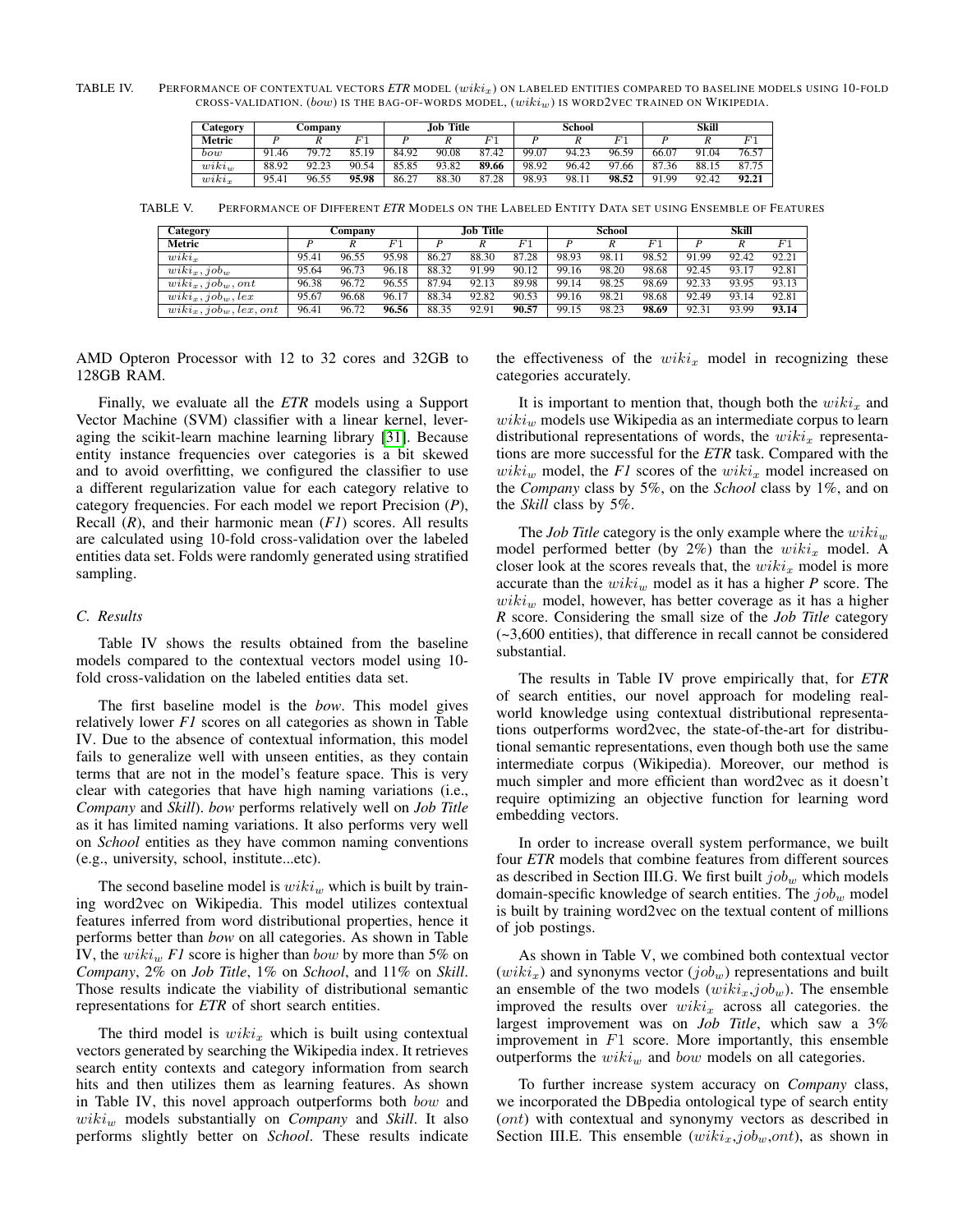Table V, increased F1 score on *Company* by ~0.4%.

The third ensemble is  $(wiki_x, job_w, lex)$ . It aims at increasing system accuracy on *Job Title* class by incorporating entity's linguistic features  $(lex)$  as described in Section III.F. As shown in Table V, the F1 score on *Job Title* increased by ~0.6% when incorporating this feature.

Finally, we combined all features generating an ensemble of contextual vectors, synonymy vectors, ontological features, and linguistics features  $(wiki_x, job_w, lex, ont)$ . As shown in Table V, this model produced the best  $F1$  scores on all categories among all the aforementioned models.

# V. CONCLUSION

In this paper we presented an effective approach for *ETR* of search query entities in the job search and recruitment domain. We proposed a novel ensemble of features which enrich short query entities with real-world and domain-specific knowledge. The ensemble entity representation model contains features representing: 1) contextual information in Wikipedia, 2) embedding information in millions of job postings, 3) class type in DBpedia for *Company* entities, and 4) linguistic properties in WordNet for *Job Title* entities.

Our approach is novel and distinct from other *ETR* approaches. To our knowledge, generating distributional semantic vectors of query entities using contextual information from Wikipedia as a search index was not reported before in the literature.

Evaluation results on a data set of more than 177K search entities were very promising. The results showed that our Wikipedia-based model outperforms the state-of-the-art word2vec model trained on Wikipedia on three out of four target entity categories. Moreover, our ensemble representation could achieve 97% micro-averaged F1 score on the four entity types outperforming the word2vec baseline by 6% on *Company*, 1% on *Job Title*, 1% on *School*, and 5% on *Skill*.

In terms of performance, our system takes 30ms per entity type request, making it efficient and appropriate for serving online search queries.

Our system has been integrated within CareerBuilder's semantic search engine, which improved the quality of search results for tens of millions of job seekers every month.

#### **REFERENCES**

- <span id="page-6-0"></span>[1] J. Kazama and K. Torisawa, "Exploiting wikipedia as external knowledge for named entity recognition," in *Proceedings of the 2007 Joint Conference on Empirical Methods in Natural Language Processing and Computational Natural Language Learning (EMNLP-CoNLL)*, pp. 698– 707, 2007.
- <span id="page-6-1"></span>[2] D. Nadeau and S. Sekine, "A survey of named entity recognition and classification," *Lingvisticae Investigationes*, vol. 30, no. 1, pp. 3–26, 2007.
- [3] E. Minkov, R. C. Wang, and W. W. Cohen, "Extracting personal names from email: Applying named entity recognition to informal text," in *Proceedings of the conference on Human Language Technology and Empirical Methods in Natural Language Processing*, pp. 443–450, Association for Computational Linguistics, 2005.
- [4] K. Shaalan and H. Raza, "Person name entity recognition for arabic," in *Proceedings of the 2007 Workshop on Computational Approaches to Semitic Languages: Common Issues and Resources*, pp. 17–24, Association for Computational Linguistics, 2007.
- <span id="page-6-2"></span>[5] G. Zhou and J. Su, "Named entity recognition using an hmm-based chunk tagger," in *proceedings of the 40th Annual Meeting on Association for Computational Linguistics*, pp. 473–480, Association for Computational Linguistics, 2002.
- <span id="page-6-3"></span>[6] X. Yin and S. Shah, "Building taxonomy of web search intents for name entity queries," in *Proceedings of the 19th international conference on World wide web*, pp. 1001–1010, ACM, 2010.
- <span id="page-6-4"></span>[7] K. AlJadda, M. Korayem, C. Ortiz, T. Grainger, J. A. Miller, and W. S. York, "Pgmhd: A scalable probabilistic graphical model for massive hierarchical data problems," in *Big Data (Big Data), 2014 IEEE International Conference on*, pp. 55–60, IEEE, 2014.
- [8] K. AlJadda, M. Korayem, and T. Grainger, "Improving the quality of semantic relationships extracted from massive user behavioral data," in *Big Data (Big Data), 2015 IEEE International Conference on*, pp. 2951–2953, IEEE, 2015.
- <span id="page-6-5"></span>[9] M. Korayem, C. Ortiz, K. AlJadda, and T. Grainger, "Query sense disambiguation leveraging large scale user behavioral data," in *Big Data (Big Data), 2015 IEEE International Conference on*, pp. 1230–1237, IEEE, 2015.
- <span id="page-6-6"></span>[10] E. F. Tjong Kim Sang and F. De Meulder, "Introduction to the conll-2003 shared task: Language-independent named entity recognition," in *Proceedings of the seventh conference on Natural language learning at HLT-NAACL 2003-Volume 4*, pp. 142–147, Association for Computational Linguistics, 2003.
- [11] L. Ratinov and D. Roth, "Design challenges and misconceptions in named entity recognition," in *Proceedings of the Thirteenth Conference on Computational Natural Language Learning*, pp. 147–155, Association for Computational Linguistics, 2009.
- [12] D. Carmel, M.-W. Chang, E. Gabrilovich, B.-J. P. Hsu, and K. Wang, "Erd'14: entity recognition and disambiguation challenge," in *ACM SIGIR Forum*, vol. 48, pp. 63–77, ACM, 2014.
- [13] A. Moro and R. Navigli, "Semeval-2015 task 13: Multilingual all-words sense disambiguation and entity linking," *Proceedings of SemEval-2015*.
- [14] X. Ren, A. El-Kishky, C. Wang, F. Tao, C. R. Voss, and J. Han, "Clustype: Effective entity recognition and typing by relation phrasebased clustering," in *Proceedings of the 21th ACM SIGKDD International Conference on Knowledge Discovery and Data Mining*, pp. 995– 1004, ACM, 2015.
- [15] D. Milne and I. H. Witten, "Learning to link with wikipedia," in *Proceedings of the 17th ACM conference on Information and knowledge management*, pp. 509–518, ACM, 2008.
- <span id="page-6-7"></span>[16] S. Cucerzan, "Large-scale named entity disambiguation based on wikipedia data.," in *EMNLP-CoNLL*, vol. 7, pp. 708–716, 2007.
- <span id="page-6-8"></span>[17] A. Mansouri, L. S. Affendey, and A. Mamat, "Named entity recognition approaches," *International Journal of Computer Science and Network Security*, vol. 8, no. 2, pp. 339–344, 2008.
- <span id="page-6-9"></span>[18] J. Guo, G. Xu, X. Cheng, and H. Li, "Named entity recognition in query," in *Proceedings of the 32nd international ACM SIGIR conference on Research and development in information retrieval*, pp. 267–274, ACM, 2009.
- <span id="page-6-10"></span>[19] S. Kulkarni, A. Singh, G. Ramakrishnan, and S. Chakrabarti, "Collective annotation of wikipedia entities in web text," in *Proceedings of the 15th ACM SIGKDD international conference on Knowledge discovery and data mining*, pp. 457–466, ACM, 2009.
- [20] X. Han, L. Sun, and J. Zhao, "Collective entity linking in web text: a graph-based method," in *Proceedings of the 34th international ACM SIGIR conference on Research and development in Information Retrieval*, pp. 765–774, ACM, 2011.
- [21] X. Han and L. Sun, "An entity-topic model for entity linking," in *Proceedings of the 2012 Joint Conference on Empirical Methods in Natural Language Processing and Computational Natural Language Learning*, pp. 105–115, Association for Computational Linguistics, 2012.
- <span id="page-6-11"></span>[22] T. Lin, O. Etzioni, *et al.*, "Entity linking at web scale," in *Proceedings of the Joint Workshop on Automatic Knowledge Base Construction and Web-scale Knowledge Extraction*, pp. 84–88, Association for Computational Linguistics, 2012.
- <span id="page-6-12"></span>[23] A. E. Richman and P. Schone, "Mining wiki resources for multilingual named entity recognition.," in *ACL*, pp. 1–9, 2008.